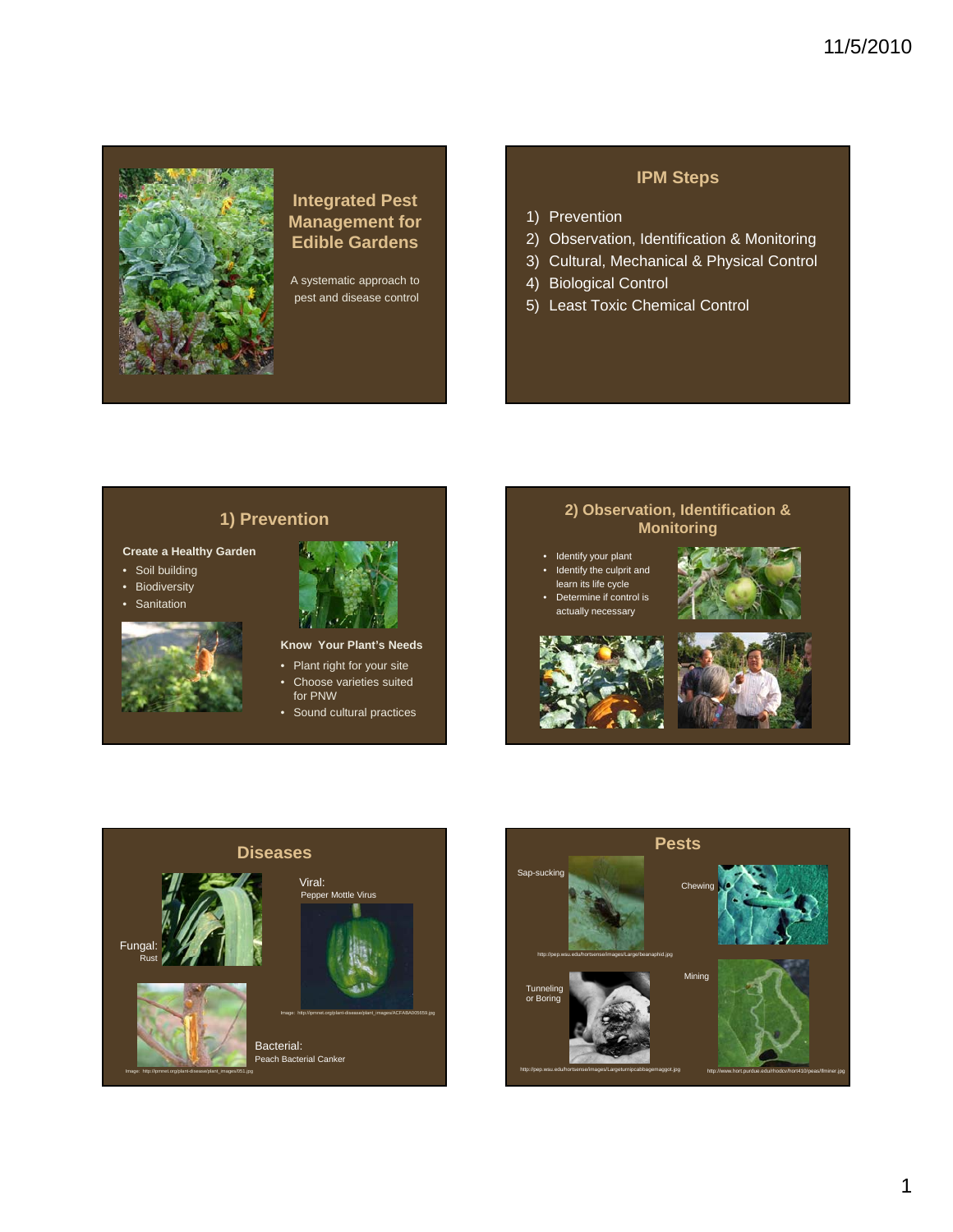







# **4) Biological Control**

Are the beneficial insects already there?



## **4) Biological Control**

- Store-bought biological control—learn what it takes to keep them in the garden and thriving
	- Lady Bugs
	- Lacewings
	- Predatory Nematodes
	- Bacillus thuringiensis:
	- B.t. kustaki—moth and butterfly larvae B.t. israliensis—fly and mosquito larvae